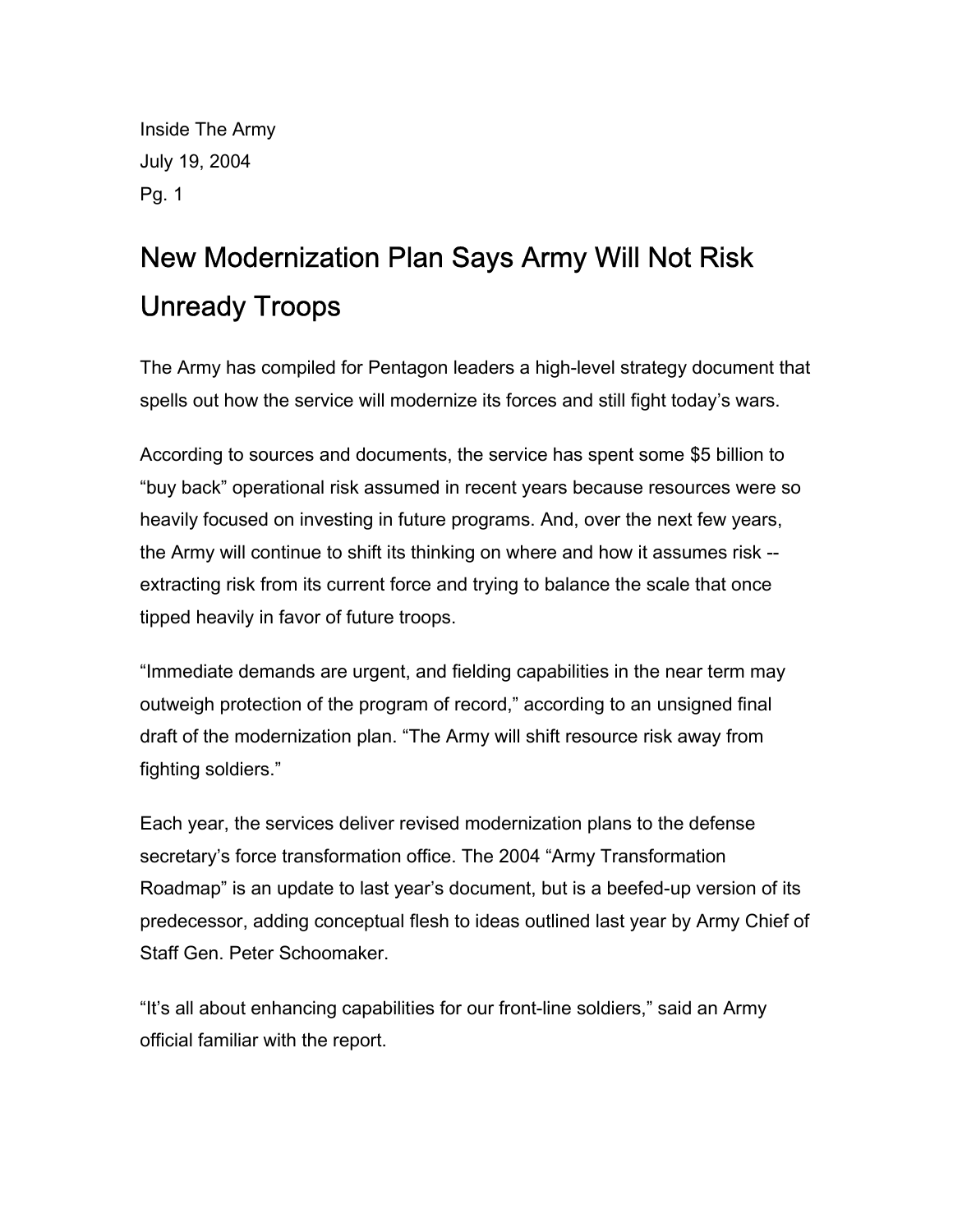Schoomaker's vision of the future is of keen interest to defense observers speculating the fate of the Army's Future Combat System. Initiated before Schoomaker's arrival at the Pentagon -- and before the Army found itself embroiled in major conflicts abroad -- the FCS program has been the centerpiece of the Army's modernization effort. Sources confirmed last week that the service soon will announce major FCS schedule changes (see related story).

The Army road map does not detail any new procurement plans for FCS and cites the program's current time line. The document does, however, offer an overarching strategy that is unlikely to change: Tackle major challenges ahead in building FCS, like the network, and provide "program stability" for the effort through both research and procurement funding.

The document, submitted July 1 to the Pentagon's office of force transformation and still marked "pre-decisional," cites "three years of war" and the nation's "new strategic context" as primary catalysts for change in the service modernization strategy.

"Since publication of the 2003 [Army Transformation Roadmap], the Army has undertaken a significant shift in emphasis and prioritization of its near- and midterm focus," according to the report. The shift is based on both senior-level planning guidance from the Office of the Secretary of Defense and "operational necessity," it adds.

"The imperative now lies in finding balance between sustained warfighting requirements and transforming to meet future challenges," the report states.

Another Army official said a key part of the plan is balancing risk evenly.

"It's almost a daily requirement" to monitor the "slope" of investments, the official said.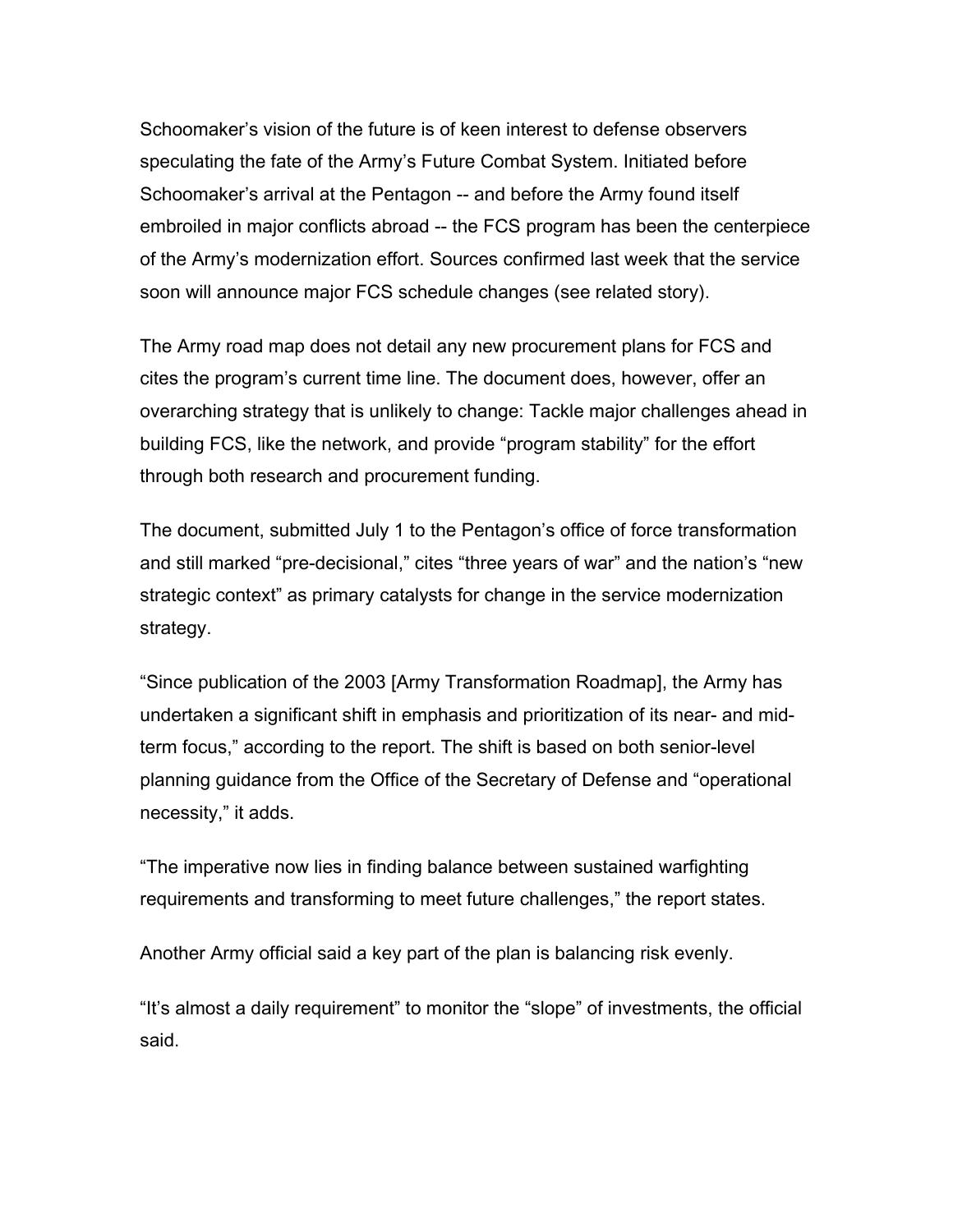According to the recent road map, near-term needs are being fulfilled by programs like the Army's Rapid Fielding Initiative and Rapid Equipping Force that are designed to help the service find solutions to new problems and rush equipment to the field. For example, at one point the Army had no tactical or small unmanned aerial vehicles deployed to Iraq or Afghanistan, and no method to counter improvised explosive devices. Since then, 35 small UAVs and 432 devices to counter IEDs have been deployed into theater, according to the report.

Meanwhile, without providing more specifics, the plan says the Army has made \$17 billion worth of "divestment decisions" in the Army's fiscal year 2006 through FY-11 budget plan to fund "crucial transformation efforts."

In a subsequent chapter on risk, the Army says it plans to ensure the future force maintains its technological edge over potential adversaries through various initiatives, including spiral development.

"Through its effort to spiral capabilities forward, the Army is identifying promising technologies early in the acquisition process and spiraling these capabilities into the current force," the road map states.

The Army also is accelerating its Distributed Common Ground System program and increasing funding for the Aerial Common Sensor and UAV programs, according to the road map.

This year's road map required substantially less rewriting than the 2003 version, officials say, because last year's document was among the first formal strategies to be signed by Schoomaker. The new chief took office in August 2003; the transformation plan was due that November.

Since then, Schoomaker has initiated a number of major changes to the Army, including a sweeping reorganization of the force into more "modular" units and an initiative to move soldiers among various bases less often. The chief also began